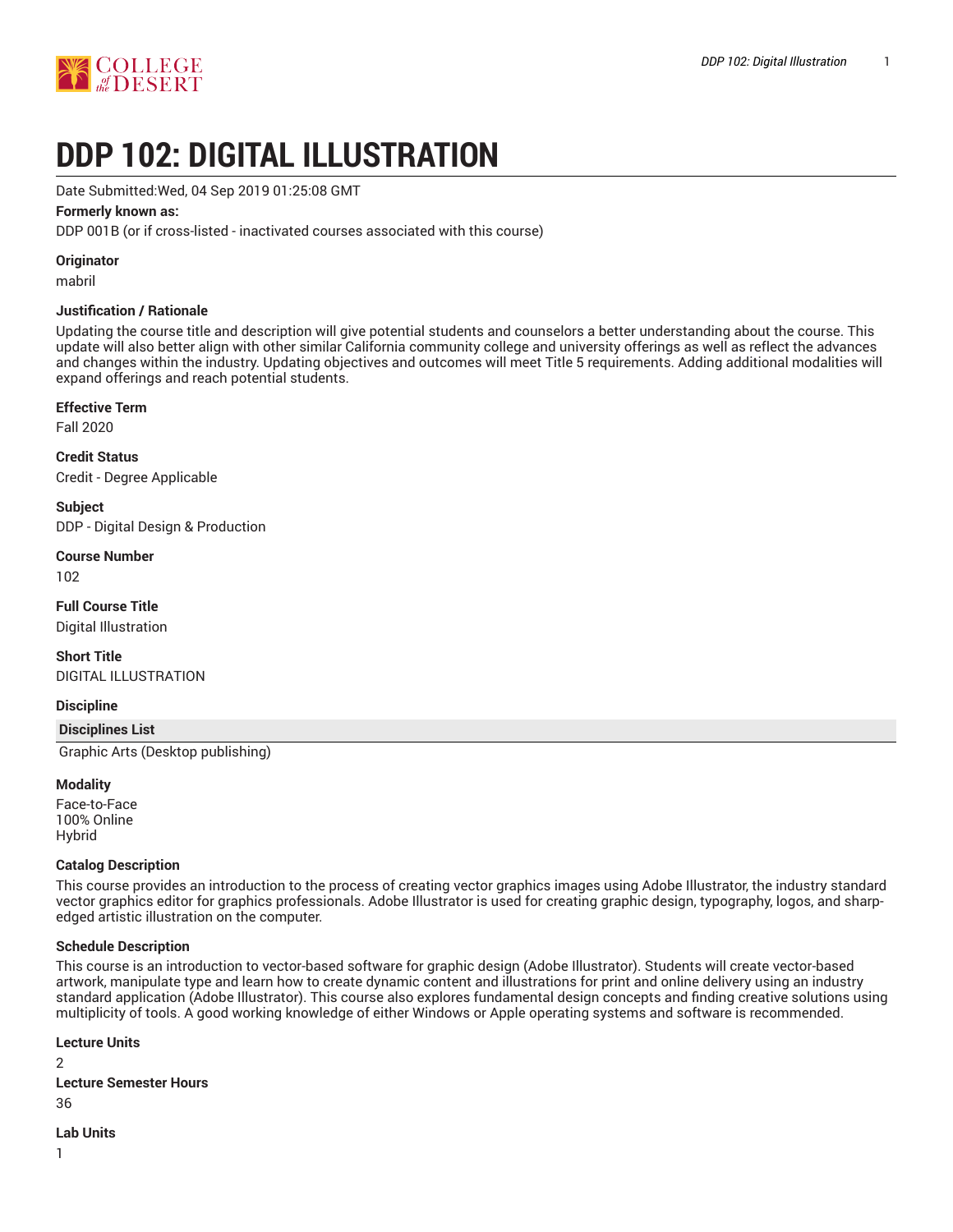

**Lab Semester Hours** 54

**In-class Hours** 90

**Out-of-class Hours** 72

**Total Course Units**

3 **Total Semester Hours** 162

## **Required Text and Other Instructional Materials**

**Resource Type**

Book **Author**

Wilson, Dena; Schwartz, Rob; Lourekas, Peter

**Title**

Learn Adobe Illustrator CC for Graphic Design and Illustration

**Edition**

2nd

**City**

**CA** 

**Publisher**

Adobe Press

**Year**

2018

**College Level**

Yes

**Flesch-Kincaid Level**

11

**ISBN #** 9780134395425

**Resource Type**

Book **Open Educational Resource** No

**Author** Brian Wood

**Title**

Adobe Illustrator CC Classroom in a Book

**Edition**

1st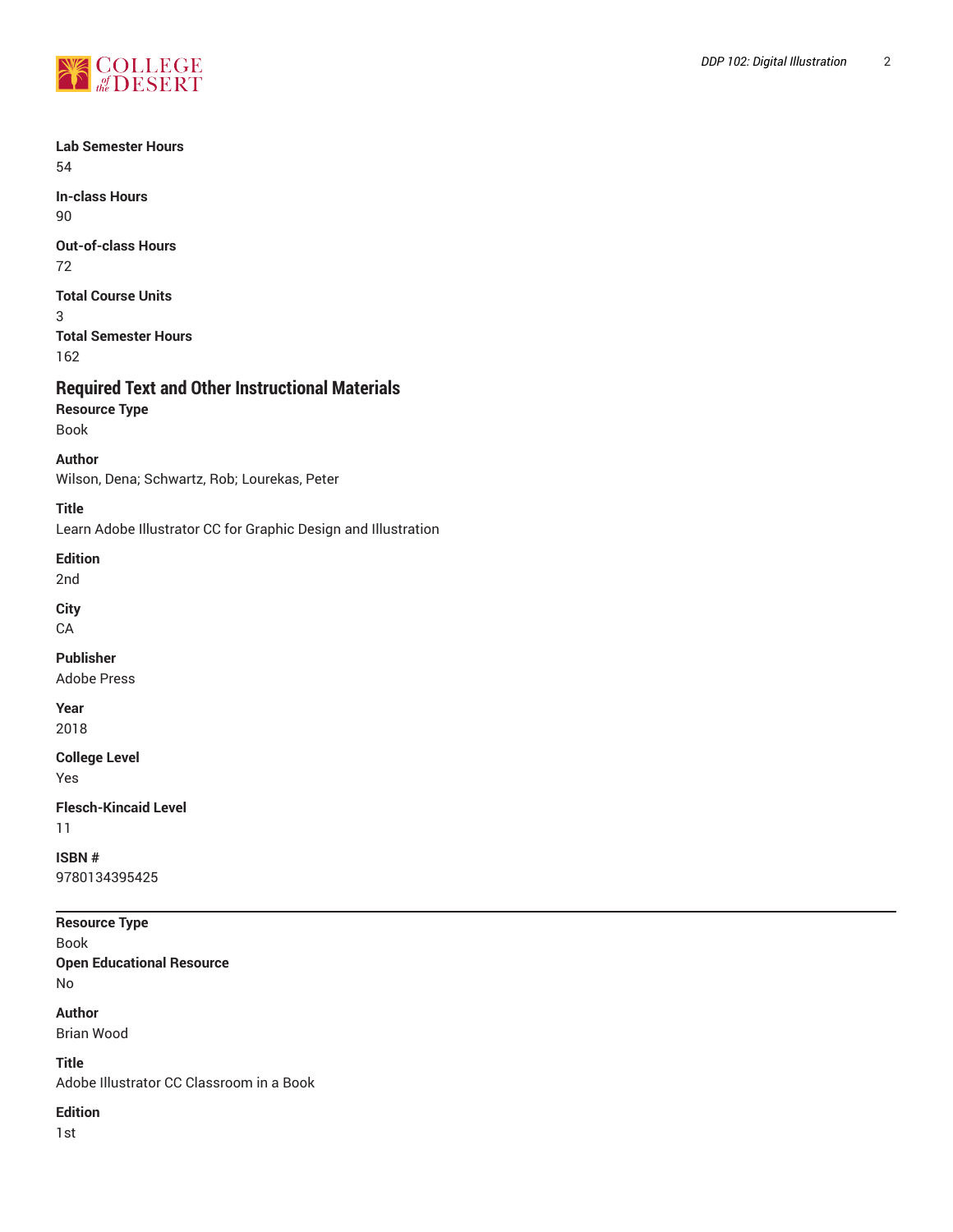

#### **Publisher**

Adobe Press

**Year** 2019

## **College Level**

Yes

## **ISBN #**

0-13-526216-X

**Resource Type** Web/Other **Open Educational Resource** Yes

## **Class Size Maximum**

25

## **Course Content**

- 1. Project setup and software interface.
- 2. Terminology related to digital images.
- 3. Organization of documents.
- 4. Create and modify visual elements.
- 5. Typographic adjustments to create contrast, hierarchy, and enhanced readability.
- 6. Saving and Exporting Files.
- 7. Print/publish digital media.
- 8. Working in the design industry.
- 9. Identify the purpose, audience, and audience needs for preparing images.
- 10. Determine the type of copyright, permissions, and licensing required to use specific content.

## **Lab Content**

- 1. Create a new document with the appropriate settings for web, print, and video.
- 2. Set appropriate document settings for printed and onscreen images.
- 3. Navigate, organize, and customize the application workspace.
- 4. Identify and manipulate elements of the software interface.
- 5. Configure application preferences.
- 6. Use non-printing design tools in the interface to aid in project workflow.
- 7. Navigate a document
- 8. Use rulers.
- 9. Use guides and grids.
- 10. Use views and modes to work efficiently with vector graphics.
- 11. Import assets into a project.
- 12. Open or import images.
- 13. Typographic adjustments to create contrast, hierarchy, and enhanced readability.
- 14. Place assets in a document.
- 15. Manage colors, swatches, and gradients.
- 16. Set the active fill and stroke color.
- 17. Create and/or customize a gradient.
- 18. Create, manage, and edit swatches and swatch libraries.
- 19. Use the Color Guide panel to select coordinated colors.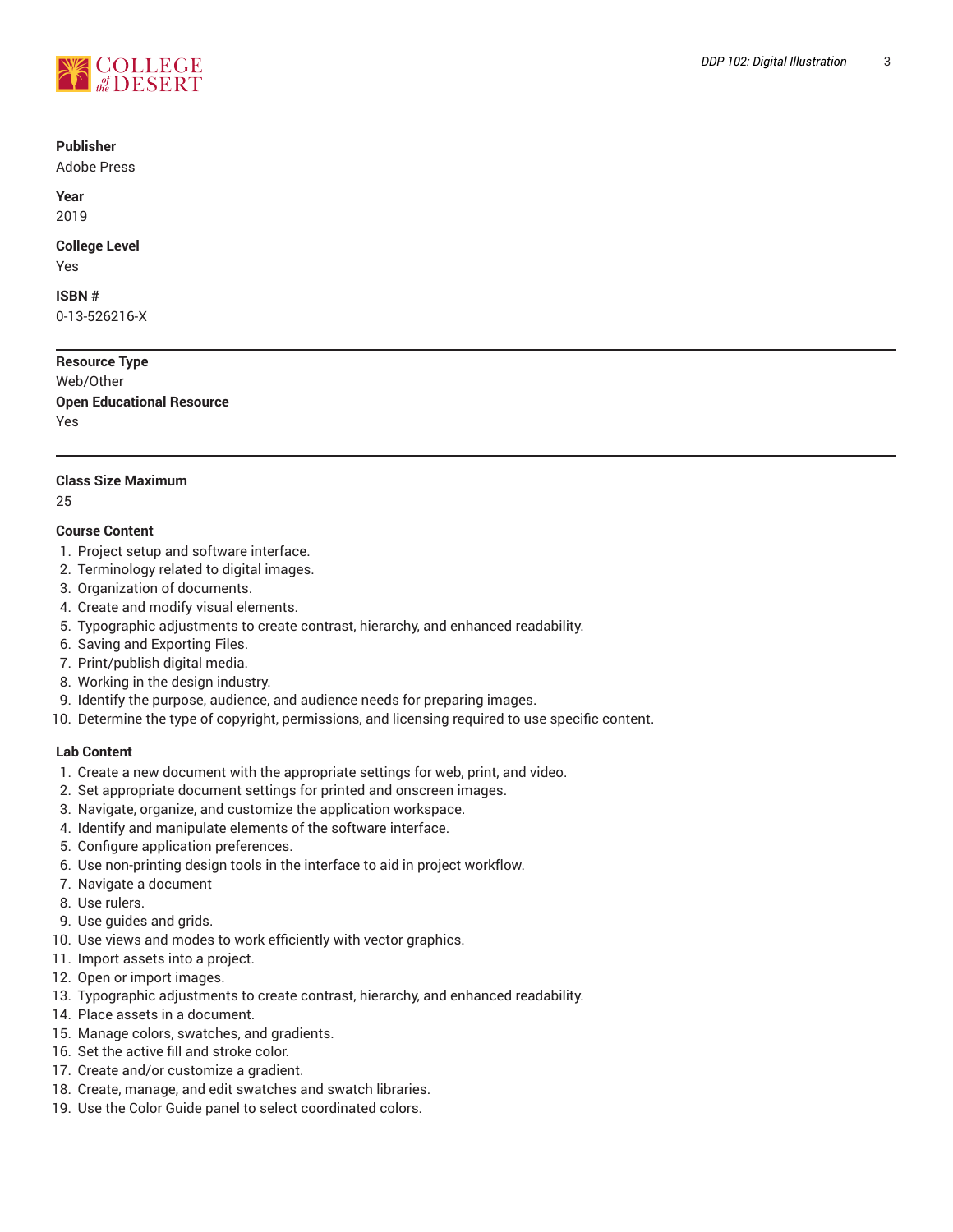# **NOOLLEGE**

## **Course Objectives**

|              | <b>Objectives</b>                                                               |
|--------------|---------------------------------------------------------------------------------|
| Objective 1  | Evaluate project setup and determine appropriate workspace interface solution.  |
| Objective 2  | Open, create, save and open files and choose appropriate document settings.     |
| Objective 3  | Create, analyze and modify visual elements to provide appropriate solutions.    |
| Objective 4  | Create and apply custom patterns and brush strokes.                             |
| Objective 5  | Analyze the difference between raster and vector artwork.                       |
| Objective 6  | Use a digitizing tablet to draw a basic line portrait.                          |
| Objective 7  | Create layered graphics that can be exported for animation                      |
| Objective 8  | Design graphic documents using basic vector shapes and text.                    |
| Objective 9  | Utilize stroke and fill enhancements, including the use of color and gradients. |
| Objective 10 | Analyze artwork as to whether it is raster or vector.                           |
| Objective 11 | Produce various effects and apply to vector objects.                            |
| Objective 12 | Create graphic styles and symbols for repetitive formatting.                    |
|              |                                                                                 |

## **Student Learning Outcomes**

|           | Upon satisfactory completion of this course, students will be able to:                          |
|-----------|-------------------------------------------------------------------------------------------------|
| Outcome 1 | Transform digital illustrations and objects using appropriate tools to produce design projects. |
| Outcome 2 | Evaluate and apply advanced typographic formatting techniques.                                  |
| Outcome 3 | Analyze file-type formats to save and export documents.                                         |

## **Methods of Instruction**

| <b>Method</b>                                                                                                                                              | Please provide a description or examples of how each instructional<br>method will be used in this course.                                                                                                                                                  |                           |  |
|------------------------------------------------------------------------------------------------------------------------------------------------------------|------------------------------------------------------------------------------------------------------------------------------------------------------------------------------------------------------------------------------------------------------------|---------------------------|--|
| Demonstration, Repetition/Practice                                                                                                                         | Students will learn technical software and hardware applications and<br>apply them in a series of assignment/design challenges.                                                                                                                            |                           |  |
| Technology-based instruction                                                                                                                               | All course work uses current technology in the field, the students will<br>learn the software and create physical and digital projects with the<br>technology. Instructors will use the technology in demonstrations as it<br>pertains to the assignments. |                           |  |
| Participation                                                                                                                                              | Students will participate in critiques, in class exercises and general<br>feedback on visual examples.                                                                                                                                                     |                           |  |
| Lecture                                                                                                                                                    | Lectures will be provided on historical and contemporary approaches to<br>digital art and media, as well as demonstrations on how to use software<br>as it relates to the assignments.                                                                     |                           |  |
| Students will use the MAC computer lab for the course assignments, or<br>Laboratory<br>their personal computer with the appropriate software and hardware. |                                                                                                                                                                                                                                                            |                           |  |
| Discussion                                                                                                                                                 | Students will verbally pitch their art and design concepts to the group as<br>well as in progress discussions.                                                                                                                                             |                           |  |
| Skilled Practice at a Workstation                                                                                                                          | A large portion of the lab will be dedicated to time for students to create<br>digital artwork on an individual workstation. Each student will need to be<br>have access to a computer to participate in this course.                                      |                           |  |
| <b>Methods of Evaluation</b>                                                                                                                               |                                                                                                                                                                                                                                                            |                           |  |
| <b>Method</b>                                                                                                                                              | Please provide a description or examples of how<br>each evaluation method will be used in this course.                                                                                                                                                     | <b>Type of Assignment</b> |  |
| Critiques                                                                                                                                                  | Students will participate in group critiques,<br>addressing the requirements of the assignment as<br>well as the creative exploration and graded with a<br>rubric.                                                                                         | In Class Only             |  |
| Tests/Quizzes/Examinations                                                                                                                                 | Students will be quizzed on key art and media<br>terminology including the principles and elements of<br>design.                                                                                                                                           | In Class Only             |  |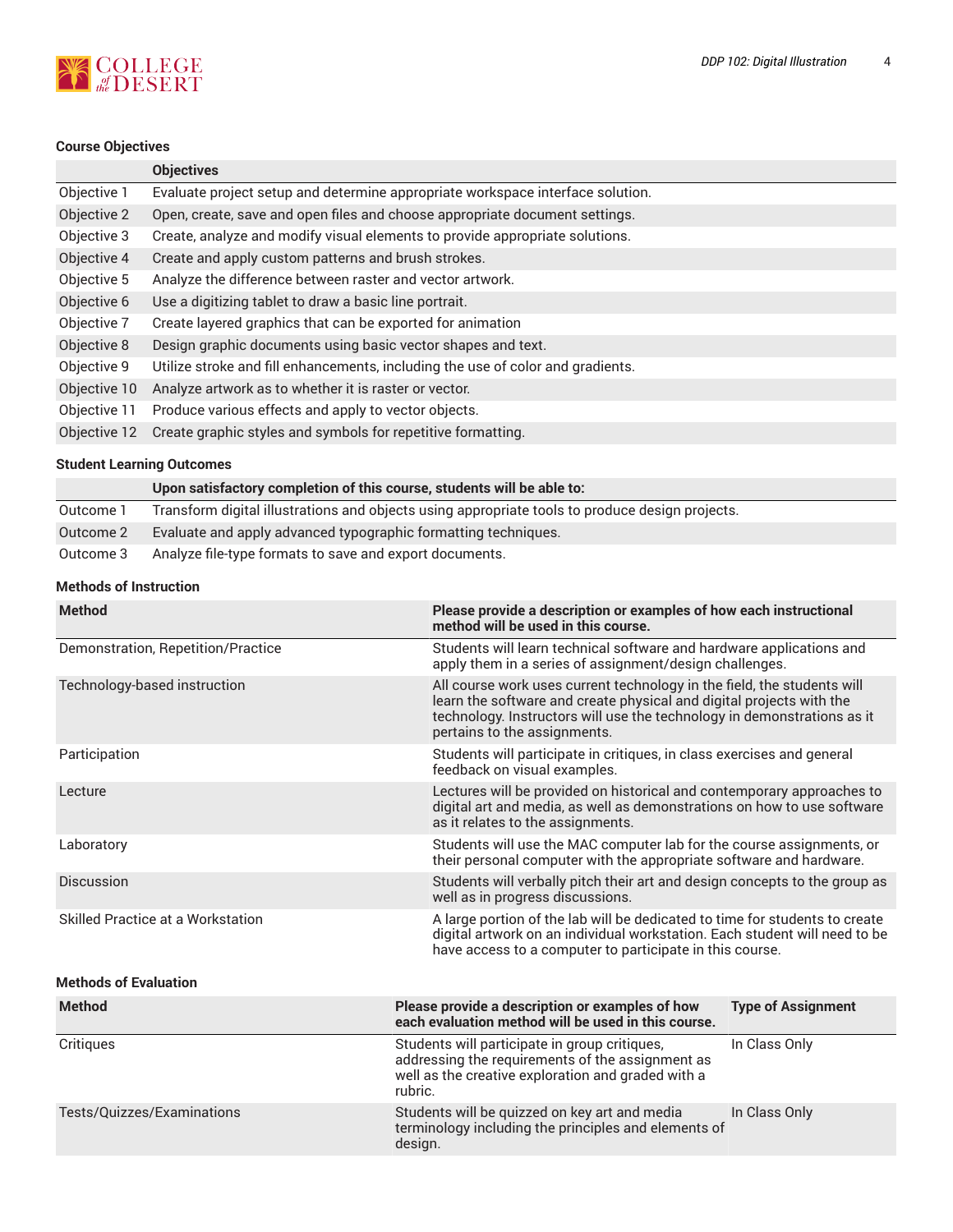

| Product/project development evaluation           | Students will create assignments with given criteria In and Out of Class<br>and will work to solve the design/art challenge as<br>well as apply key fundamental compositions. |  |
|--------------------------------------------------|-------------------------------------------------------------------------------------------------------------------------------------------------------------------------------|--|
| Presentations/student demonstration observations | Students will explain how they analyzed, chose and In Class Only<br>synthesized a variety of possible elements to create<br>an original artwork.                              |  |

### **Assignments**

#### **Other In-class Assignments**

- 1. Reading of approximately 2-10 pages per week from online materials and watchingcorresponding videos/lectures.
- 2. Projects solving design problems.
- 3. Creation of printed documents and PDF files.
- 4. Quizzes, midterm and final exam.
- 5. Peer evaluations and class critique.
- 6. Final portfolio presentation.

#### **Other Out-of-class Assignments**

- 1. Complete lessons.
- 2. Read chapters from textbook.
- 3. Research information for projects.
- 4. Design and develop projects.
- 5. Upload lessons, assignments and projects for evaluation.

#### **Grade Methods**

Letter Grade Only

## **Distance Education Checklist**

**Include the percentage of online and on-campus instruction you anticipate.**

**Online %** 50 **On-campus %** 50

## **Lab Courses**

## **How will the lab component of your course be differentiated from the lecture component of the course?** Yes.

#### From the COR list, what activities are specified as lab, and how will those be monitored by the instructor?

Chapter lessons from book will be turned in via canvas for instructor evaluation. Create a new document with the appropriate settings for web, print, and video. Set appropriate document settings for printed and onscreen images. Navigate, organize, and customize the application workspace. Identify and manipulate elements of the software interface. Configure application preferences. Use non-printing design tools in the interface to aid in project workflow. Navigate a document Use rulers. Use guides and grids. Use views and modes to work efficiently with vector graphics. Import assets into a project. Open or import images. Place assets in an Illustrator document. Manage colors, swatches, and gradients. Set the active fill and stroke color. Create and/or customize a gradient. Create, manage, and edit swatches and swatch libraries. Use the Color Guide panel to select coordinated colors.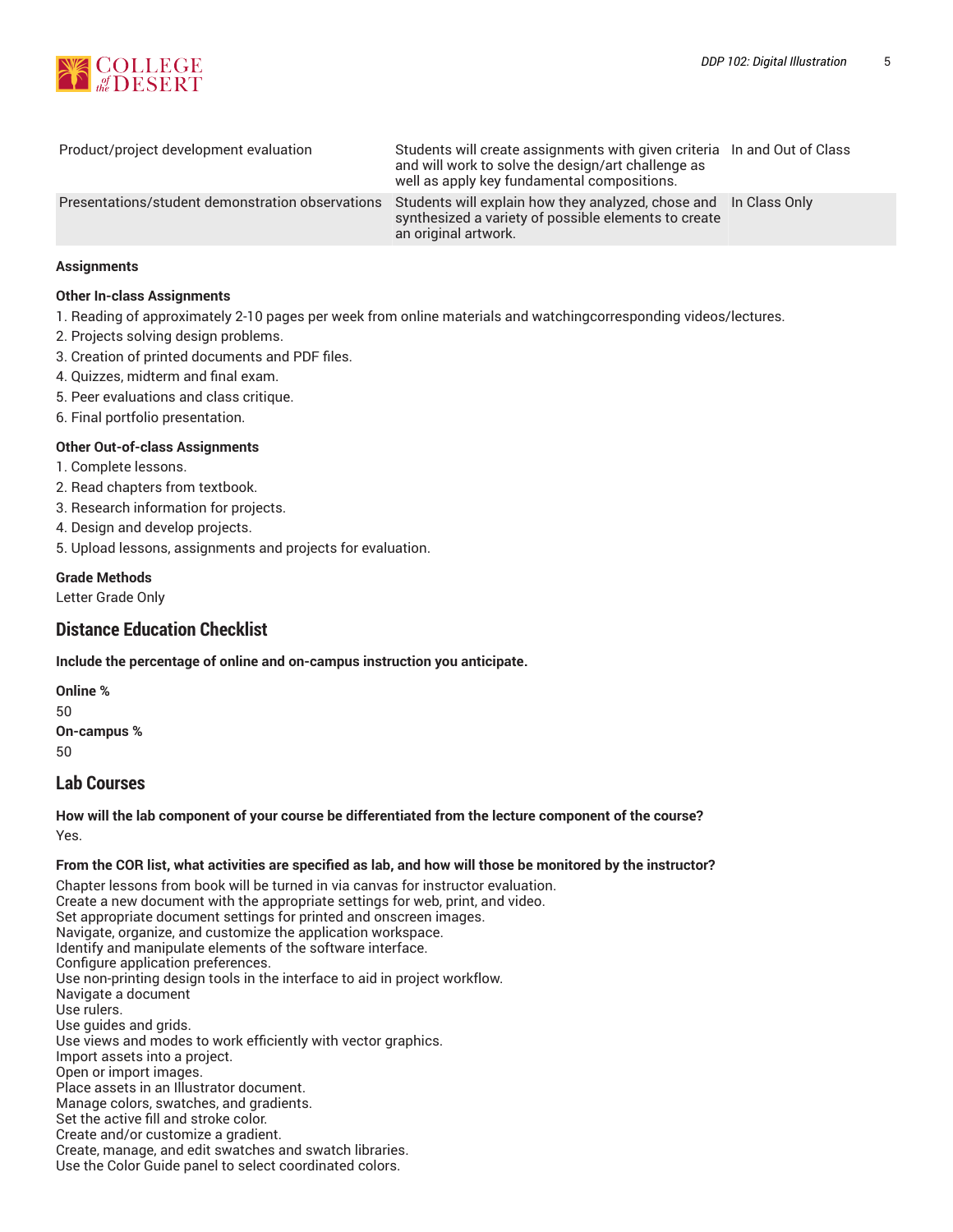

Project development and production through instructor evaluation and critiques.

#### **How will you assess the online delivery of lab activities?**

Student will upload lesson/project file via canvas and instructor will evaluate using rubric.

## **Instructional Materials and Resources**

## **Effective Student/Faculty Contact**

#### Which of the following methods of regular, timely, and effective student/faculty contact will be used in this course?

#### **Within Course Management System:**

Timely feedback and return of student work as specified in the syllabus Discussion forums with substantive instructor participation Regular virtual office hours Online quizzes and examinations Video or audio feedback Weekly announcements

#### **External to Course Management System:**

Direct e-mail E-portfolios/blogs/wikis Posted audio/video (including YouTube, 3cmediasolutions, etc.) Synchronous audio/video **Teleconferencing** Telephone contact/voicemail

#### **For hybrid courses:**

Scheduled Face-to-Face group or individual meetings Supplemental seminar or study sessions

### Briefly discuss how the selected strategies above will be used to maintain Regular Effective Contact in the course.

Active participation and multiple modes of information delivery; announcements, asynchronous text, video messages, discussions boards, and Canvas email.

## **Other Information**

## **MIS Course Data**

**CIP Code** 11.0803 - Computer Graphics.

**TOP Code** 061460 - Computer Graphics and Digital Imagery

**SAM Code** C - Clearly Occupational

**Basic Skills Status** Not Basic Skills

**Prior College Level** Not applicable

**Cooperative Work Experience** Not a Coop Course

**Course Classification Status** Credit Course

**Approved Special Class** Not special class